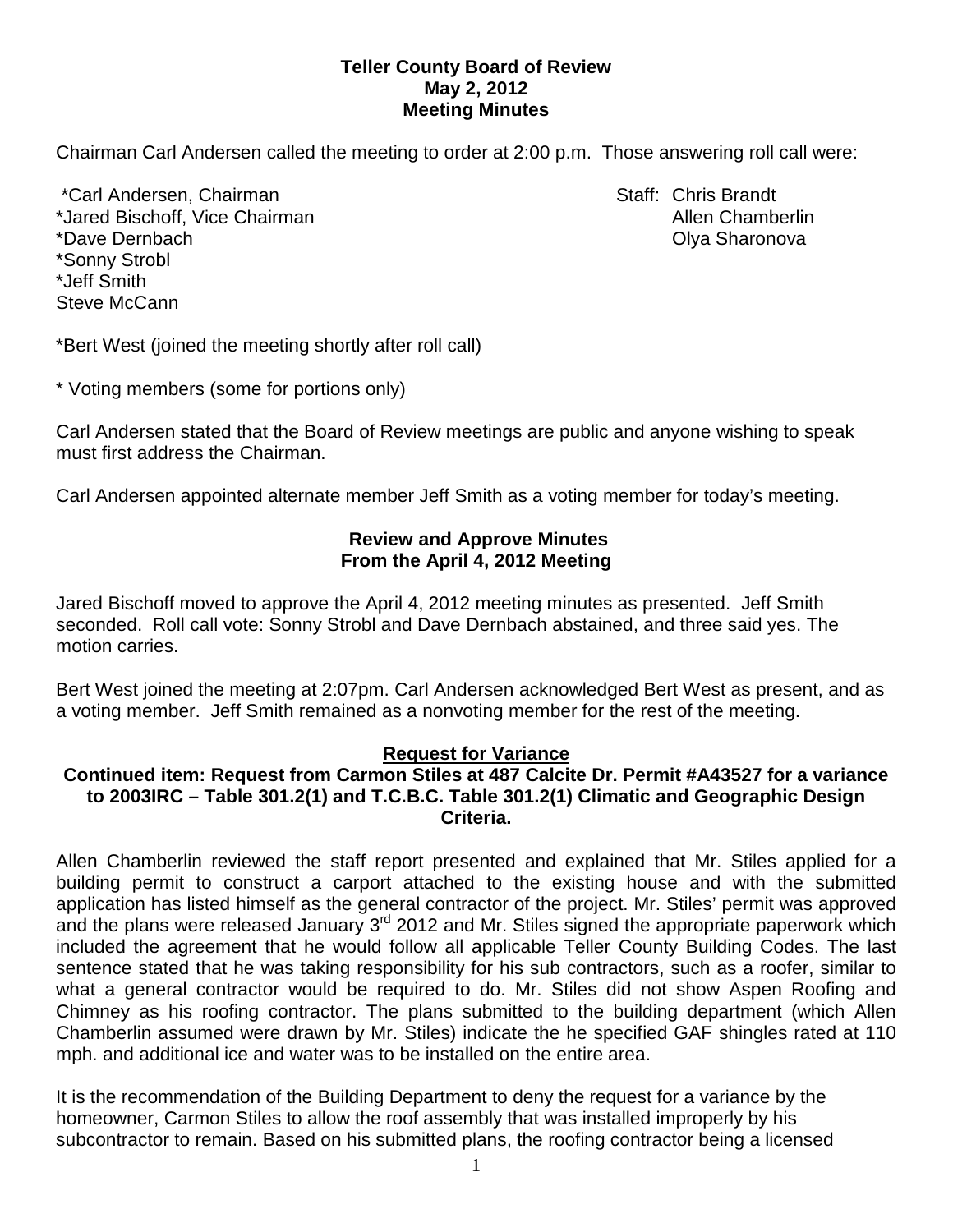contractor here in Teller County and knowing what the basic requirements are while working here, and Mr. Stiles, failure to make sure that his subcontractors followed not only the building codes but to also follow the approved drawings that he prepared.

Mr. and Mrs. Stiles present. Mrs. Stiles gave a synopsis of the situation that included but was not limited to the following:

> Mr. Stiles contracted with Aspen Roofing and Chimney Company to do the roof He asked the contractor to make sure that everything would be to code Contractor did not notify Mr. Stiles of the non-compliance, red tag was left on the jobsite by the inspector

Mr. Stiles tried to resolve this issue with the contractor, however nothing was accomplished

The homeowner contacted other roofing companies in Teller County and was notified of the use of the same shingles on other structures

Mr. Stiles believes that he was taken advantage of by the roofing company, and is holding them responsible for this non-compliance

There was further discussion between Mrs. Stiles, Allen Chamberlin and the Board on the intent of the code and how the minimum intent of the code could be met, which included but was not limited to the following:

> The owner has stated that he did not fill out the permit and did not draw the plans; it was done by Nick D Construction Company, who could not pull the permit themselves as general contractor

Board member Bert West has expressed his concerns regarding this variance Mr. Stiles presented the Board with pictures

There is nothing that can be done to the 3-tab shingles that would meet the requirements of 85mph

The new shingles that were used on the car port match the house existing shingles Bert West stated that it would have been hard, or almost impossible, to attach new code compliant shingles the existing 3-tab

Chris Brandt advised the Board that the motion would need to be specific, and that the outcome of this variance would likely therefore not affect other projects in Teller County

Carl Andersen opened the matter up for public comment. No public comment. Close public comment.

Chairman Carl Andersen called for a recess at 2:50 p.m. Chairman Carl Andersen called the meeting back to order at 2:58 p.m.

Bert West moved to approve the request from Carmon Stiles at 487 Calcite Dr. Permit #A43527 for a variance to 2003IRC – Table 301.2(1) and T.C.B.C. Table 301.2(1) Climatic and Geographic Design Criteria, for the following reasons:

- 1. It is only a carport with no habitable space
- 2. It is fully ice & water shielded
- 3. It ties into an existing dwelling roof with same type shingle (so technical application works much better where they join together to avoid leakage)
- 4. The homeowner was misled by framing and roofing contractor(s)

And conditioned upon: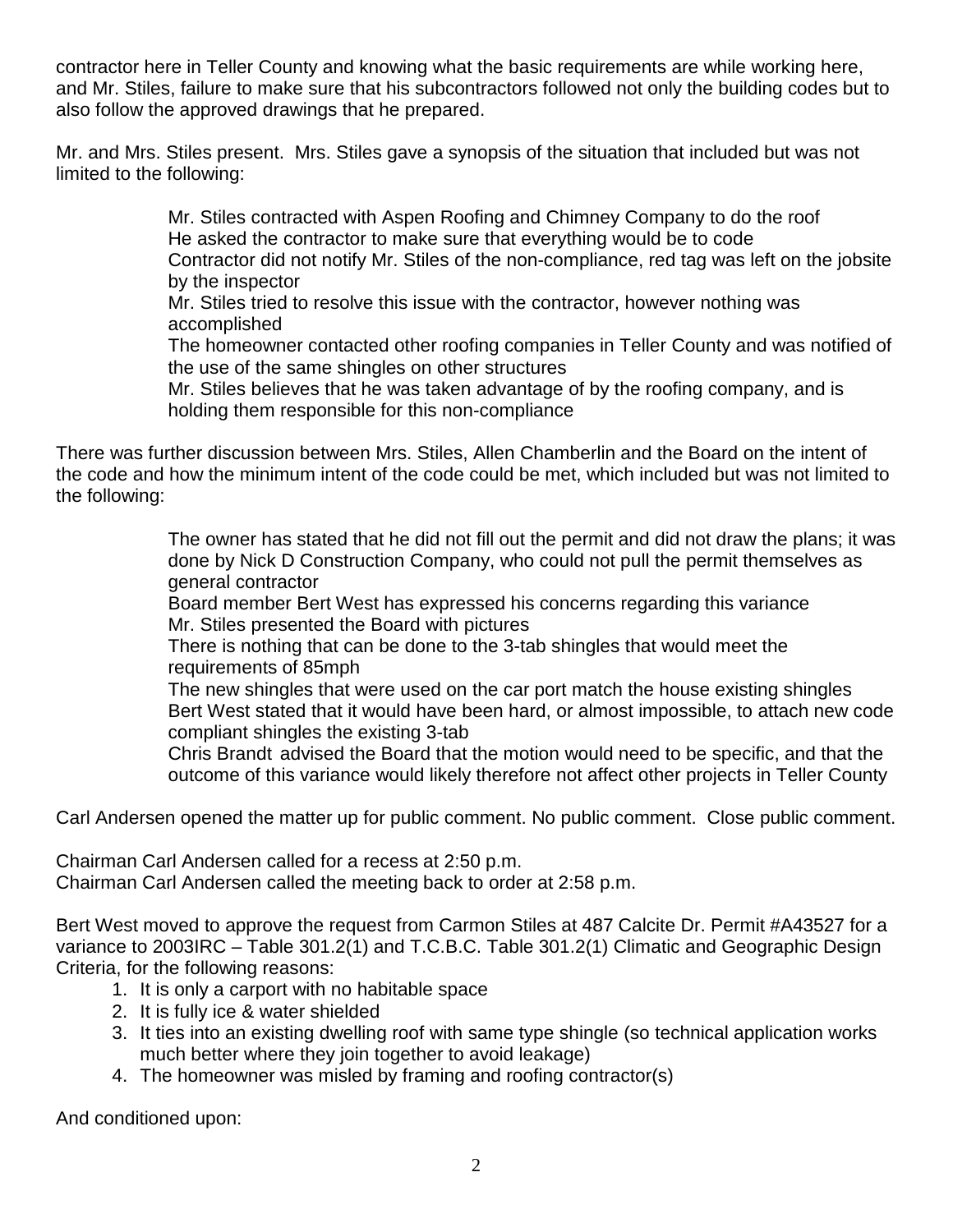- 1. The homeowner will record notice of variance with the County Clerk & Recorder, approved by the Building Department, within 45 days of the granting of the variance.
- 2. This variance in on way condones the code violations, nor affects any other proceedings on this property.

Furthermore, the recorded notice shall state that if and when a re-roof is done for the whole building and carport in compliance with the codes in the future, this variance no longer has any affect.

Jared Bischoff seconded.Roll call vote and all said yes. The motion carries.

## **Contractor Licenses Steel Structures America, Inc. Dave Harland Class C**

Mr. Harland present. Mr. Harland gave a brief overview of his recent work history and building experience, which included but was not limited to the following:

> Mr. Harland has changed the requested license in his application from Class A to Class C license

As a principal of Steel Structures America, Inc. Mr. Harland oversees the building of all type of structures: storage barns, pole barns, garages, shops, hay storage barns, and even structures that include habitable spaces Buildings use pre-engineered components by others

Carl Andersen opened this matter up for public comment. No public comment. Close public comment.

There was further discussion between the applicant, Allen Chamberlin and the Board, which included but was not limited to the following:

> Mr. Harland holds a Class A limited license with Pikes Peak Regional Department, he also holds Class B license in Idaho and California He has built over 30 structures which had dwellings in them, four of which were just built in the last four years

Jared Bischoff moved to grant Steel Structures America, Inc. with Dave Harland as the examinee a Class C License, upon receipt of a reference letter that describes the building of a dwelling. Bert West seconded. Roll call vote and all said yes. The motion carries.

## **Contractor Licenses Kiva Construction, Inc. Kimber Janney Class A**

Mr. Janney present. Mr. Janney gave a brief overview of his recent work history and building experience, which included but was not limited to the following:

> Mr. Janney carries a Class A license in El Paso County and would like to have the same Class of license here in Teller County